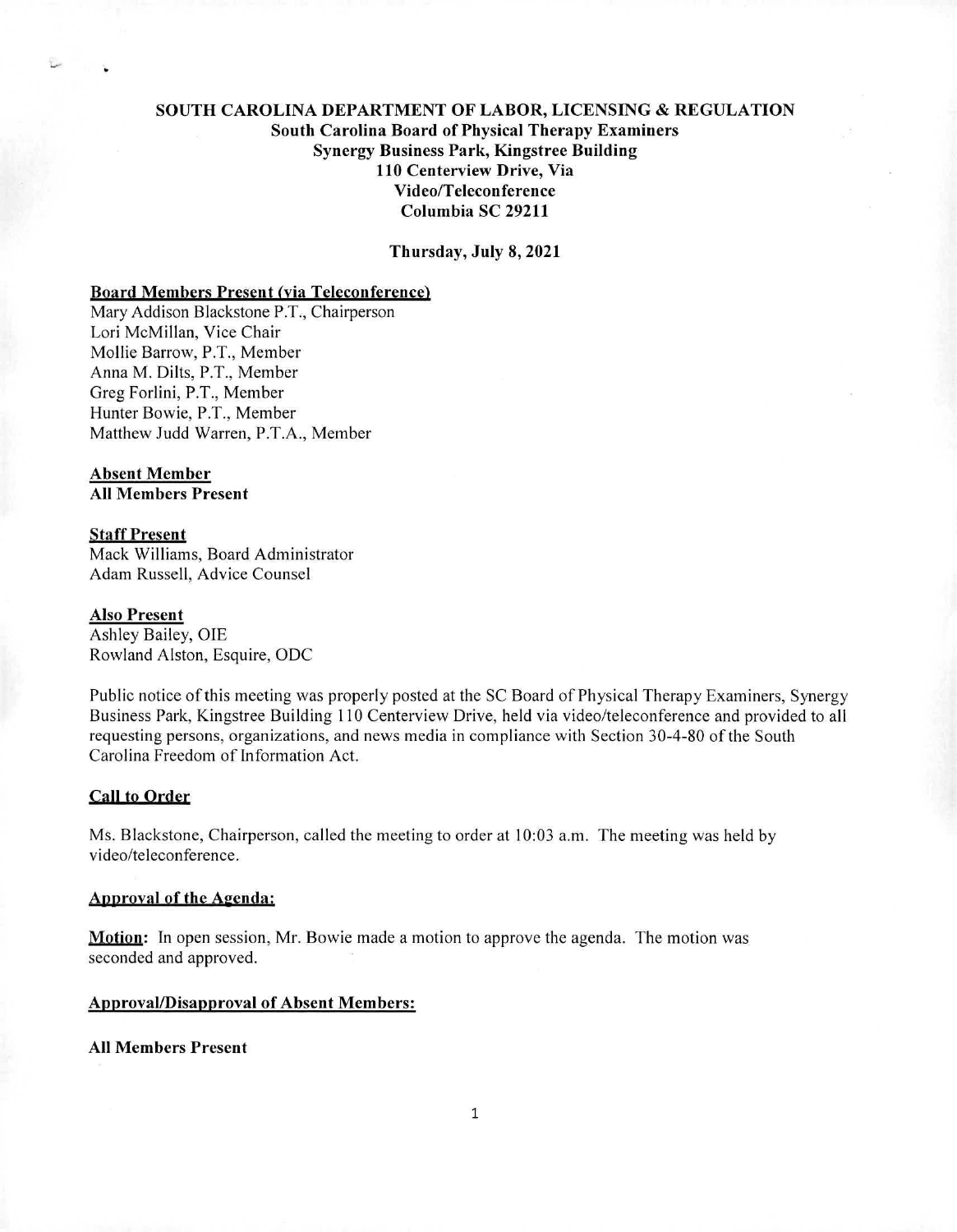### Approval of the Minutes:

Motion: In open session, Mr. Bowie made a motion to approve the April 8, 2021, meeting minutes - no corrections noted. The motion was seconded and approved.

### New **Business**

**Office of Investigations and Enforcement (OIE/IRC) Report:** Ms. Bailey presented the statistical report and training report to the Board.

The Board accepted the statistical report and training report as information.

Ms. Bailey presented the IRC Report to the Board. There were three cases to present. Case 2020-19 and 2021-1 was recommended for dismissal, and case 2020-16 was recommended for a letter of caution.

**Motion:** In open session, Mr. Bowie made a motion to accept the IRC recommendations for case 2020-19, 2021-1 and 2020-16. The motion was seconded and approved.

**Office of General Council (ODC) Report:** Mr. Alston, Esquire, presented the ODC Report to the Board.

The Board accepted the ODC report as information.

Finance Report: Mr. Williams, Board Administrator, presented the financial report.

The Board accepted the Financial Report as information.

## **Disciplinary Hearing:**

#### **Formal Complaint:**

**2019-17:** The respondent made an appearance before the Board by video conference and was represented by Dayne Phillips, Esq.

**Motion:** In open session, Mr. Phillips, Esq. made a motion to sequester the states witnesses in this matter. The state approved of the motion.

**Motion:** In open session, Ms. Dilts made a motion to go into executive session for legal counsel. The motion was seconded and approved.

**Executive Session:** No votes were taken during executive session. [2:01 p.m. – 2:50 p.m.]

**Motion:** In open session, Mr. Bowie made a motion to come out of executive session. The motion was seconded and approved.

**Motion:** In open session, Ms. Barrow made a motion to issue a Letter of Caution. The motion was seconded and approved.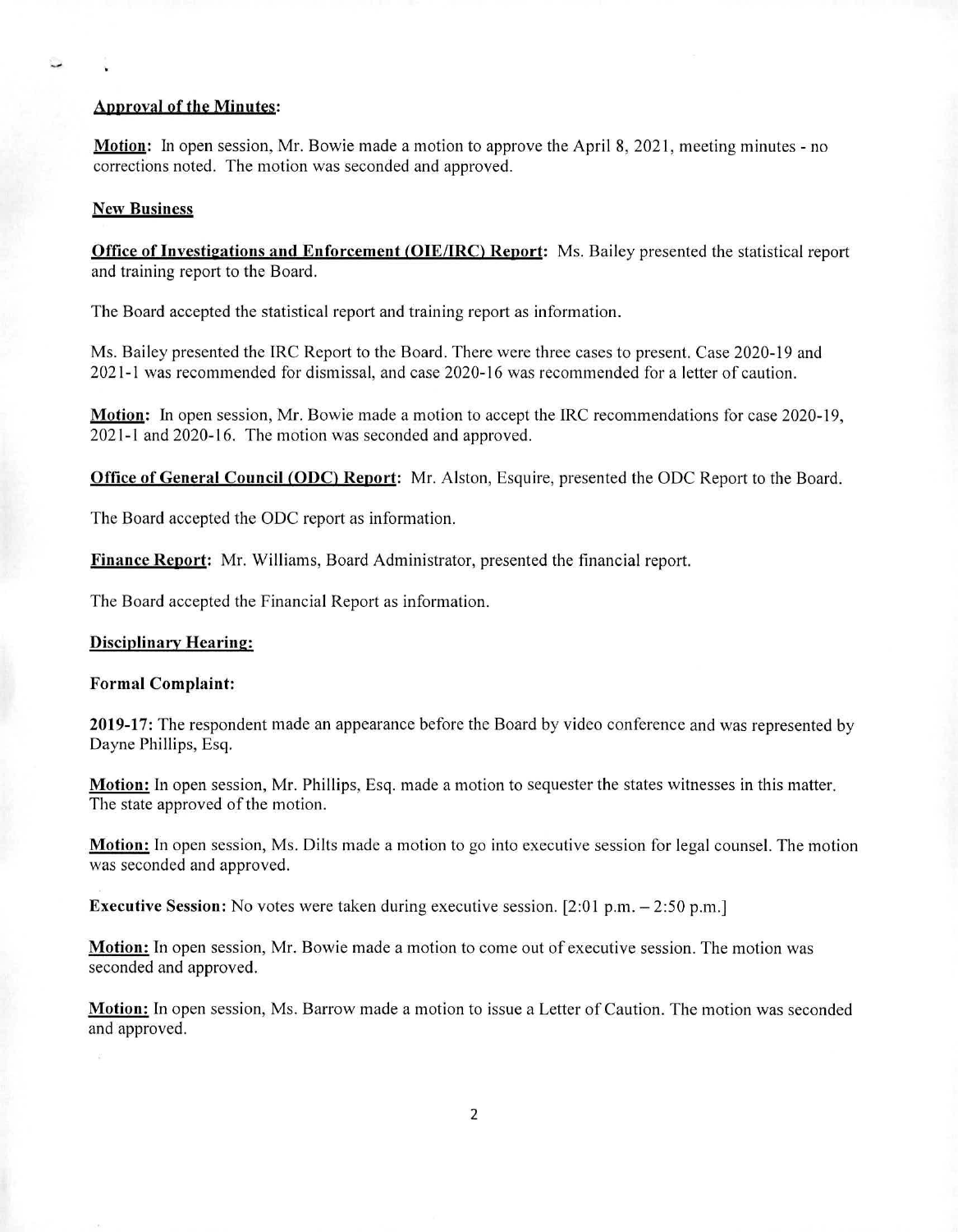**2020-8:** The respondent made an appearance before the Board by video conference and was not represented by legal counsel,

**Motion:** In open session, Ms. Dilts made a motion to close the hearing to protect personal health information. The motion was seconded and approved.

**Motion.** In closed session, Mr. Bowie made a motion to go into executive session for legal counsel. The motion was seconded and approved.

**Executive Session:** No votes were taken during executive session. [3:18 p.m. – 4:01 p.m.]

**Motion:** In closed session, Mr. Bowie made a motion to come out of executive session. The motion was seconded and approved.

**Motion:** In closed session, Ms. Dilts made a motion to issue a public reprimand, suspend the license until cleared to return to practice by a Board approved medical provider, the respondent must complete a Board approved ethics course and pay a civil penalty of \$1500 and must appear before the Board prior to being considered for reinstatement. The motion was seconded and approved.

#### **Application Hearings:**

#### **Initial Applications:**

**Tomasz Szewczyk:** The purpose of this hearing was to determine whether Mr. Szewczyk should be granted a license to practice physical therapy in South Carolina. Mr. Szewczyk made an appearance before the Board by video conference and was not represented by legal counsel.

**Motion:** In open session, Ms. Barrow made a motion to go into executive session for legal counsel. **The**  motion was seconded and approved.

**Executive Session:** No votes were taken during executive session. [4:28 p.m. — 4:45 p.m.]

**Motion:** In open session, Mr. Bowie made a motion to come out of executive session. The motion was seconded and approved.

**Motion:** In open session, Ms. Dilts made a motion to grant Mr. Szewczyk a license to practice physical therapy. The motion was seconded and approved.

**Leah Neidig:** The purpose of this hearing was to determine whether Ms. Neidig should be granted a license to practice as a physical therapy assistant in South Carolina. Ms. Neidig made an appearance before the Board by video conference and was not represented by legal counsel.

**Motion:** In open session, Ms. Dilts made a motion to grant Ms. Neidig a license to practice as a physical therapy assistant. The motion was seconded and approved.